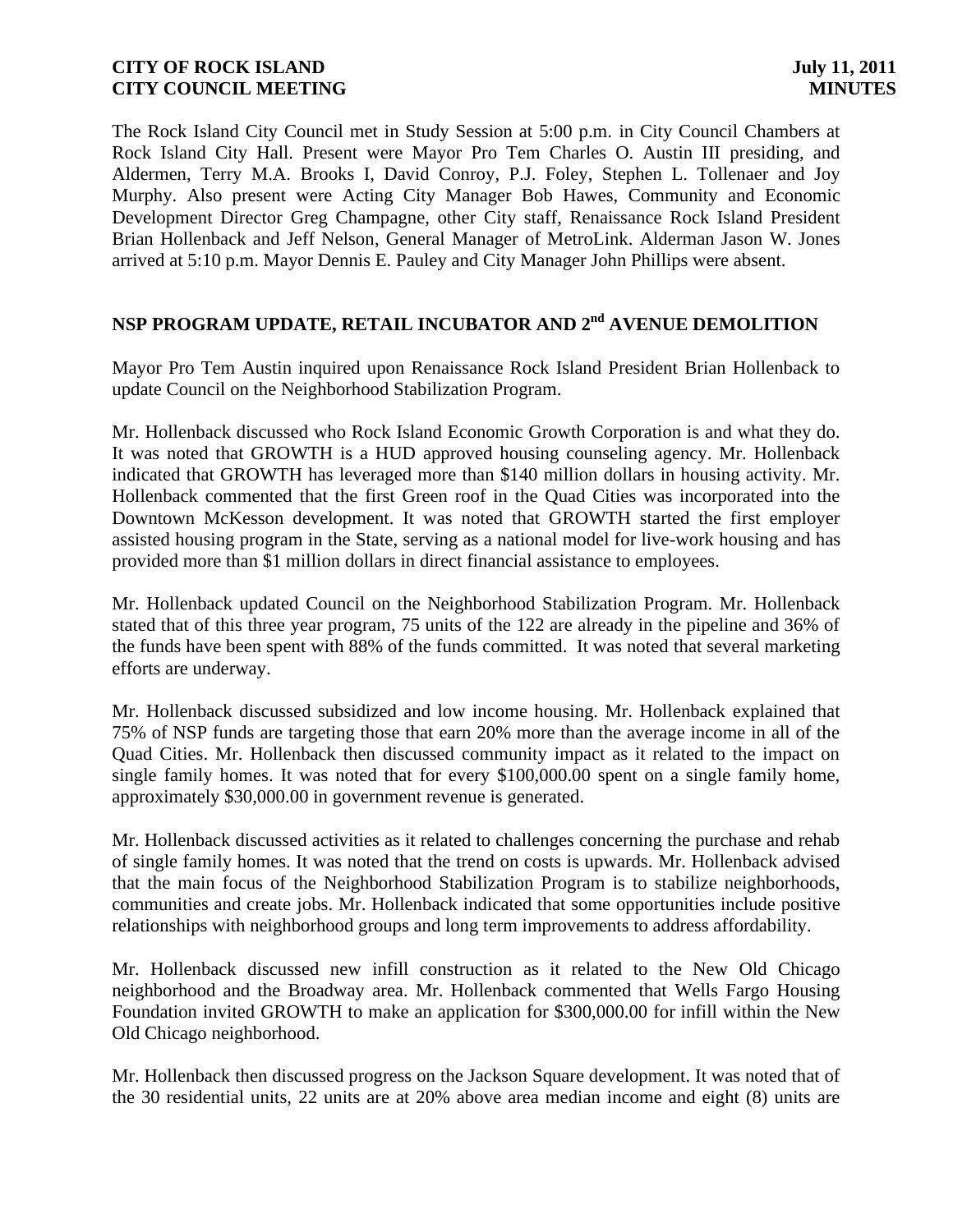restricted at 50%. It was noted that of the 30 units, 61 people are on the waiting list. Mr. Hollenback discussed demolition activities as it related to the Jackson Square development. It was noted that marketing efforts will begin in August.

Mr. Hollenback then discussed marketing and community outreach efforts as it related to Lunch and Learn and the Broadway Sampler and Open House regarding NSP homes and opportunities.

Mr. Hollenback discussed the Retail Incubator at 1700 2<sup>nd</sup> Avenue. Mr. Hollenback advised that this is a significant corner; it will provide an attractive layout internally, but also with the location; it is coming into the heart of The District. Mr. Hollenback explained that the intent of the retail incubator is to provide someone space where they pay for the space and within the first year, provide the business with coop marketing and possibly some venues. Mr. Hollenback stated that this is not a mall concept; it will have six (6) individual stores all under one roof.

Mr. Hollenback updated Council on the Goldman Family Block. It was noted that the Goldman Family donated six (6) buildings, three (3) of the buildings were designated to be the retail incubator, but the buildings are not salvageable. Mr. Hollenback stated that the idea is to take the building down and provide additional parking. This would not only support the retail incubator, but also support the various businesses Downtown. Mr. Hollenback advised that the demolition would cost \$131,000.00 and the concrete parking lot would be replaced. It was noted that it would be GROWTH's intent to convey title to the City to be used as a City parking lot.

Mr. Hollenback also discussed the CHDO Pilot Program and Funding opportunities and the Hardest Hit Fund Program as it related to preventing someone from going through the foreclosure process. In addition, Mr. Hollenback commented that GROWTH would be moving to the first floor of the McKesson building on September 1, 2011.

## **METROLINK UPDATE**

Mayor Pro Tem Austin inquired upon Jeff Nelson, General Manager of MetroLink to update Council on several major MetroLink projects.

Mr. Nelson stated that the new transit maintenance facility is about a \$30 million dollar project and will be approximately 140,000 square feet. It was noted that this new facility will enable MetroLink to consolidate all of their services into one building. It was noted that the new facility will be at the old Case site in the new Columbia Park area. Mr. Nelson commented that this will be an anchor for redevelopment in that area.

Mr. Nelson advised that the site is fully graded out. It was noted that the new facility will be located near  $2<sup>nd</sup>$  Avenue between  $44<sup>th</sup>$  and  $46<sup>th</sup>$  Street. Mr. Nelson stated that the project proposal really moved forward when the Federal Government came out with new greenhouse ideas for projects. Mr. Nelson commented that the new facility will take advantage of green technology. Mr. Nelson advised that solar cells will be located on the roof, which will generate electricity and pass it back to the grid. Mr. Nelson added that the ground source will be water heat pumps (geo thermal). It was noted that a solar thermal system will generate hot water for the building. Mr.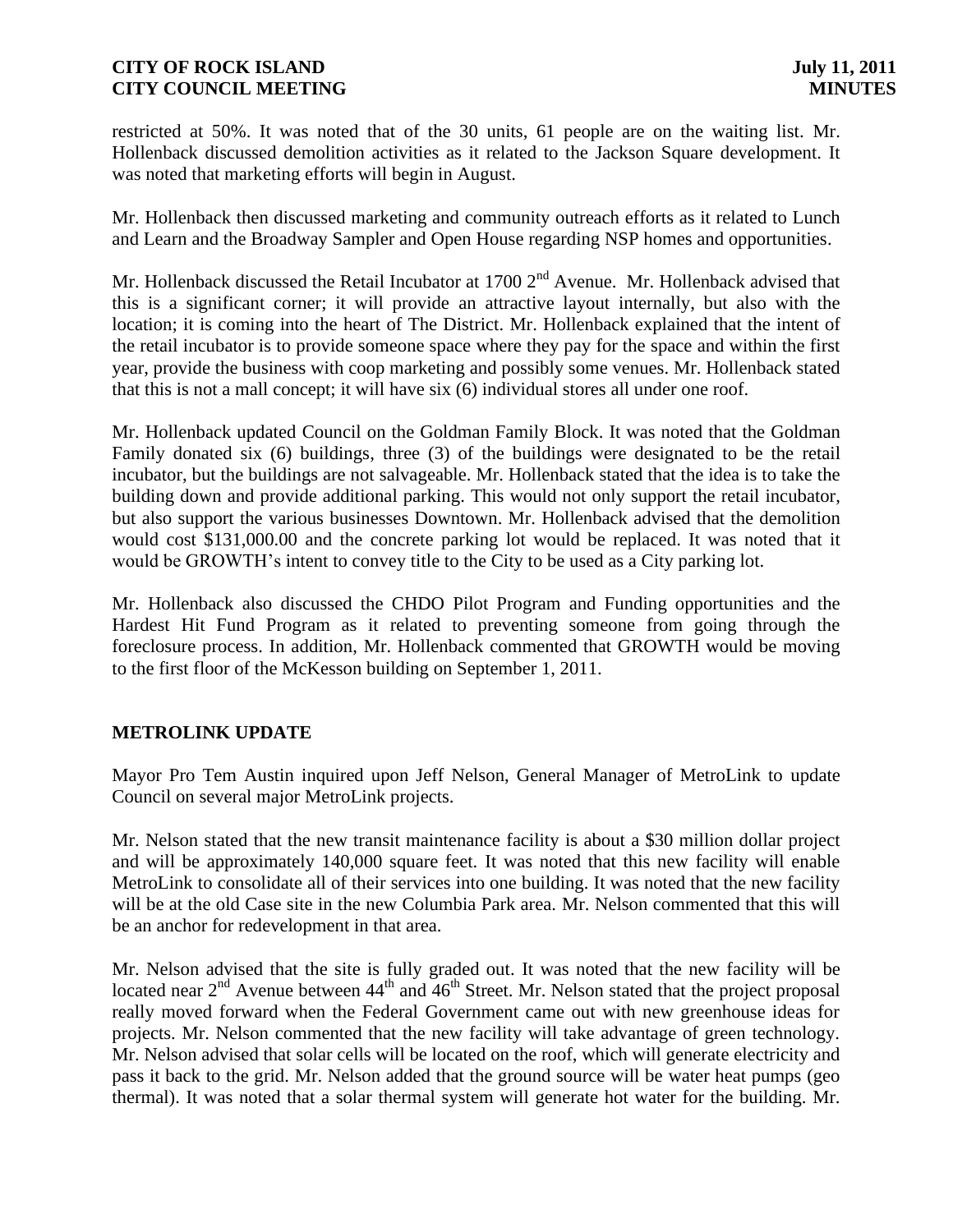Nelson indicated that some green elements will be incorporated outside of the building, which will include rainwater collection in retention areas and native grasses. It was noted that this will give a landscape look to the facility that will match the environment that has been created along the Mississippi River. Mr. Nelson stated that the targeted completion date for the facility is set for November of next year.

Mr. Nelson advised that the funding sources for this project included a \$50 million dollar investment from the State of Illinois, \$10 million dollars from MetroLink and \$5 million dollars from the Federal Government.

Mr. Nelson then discussed the  $2<sup>nd</sup>$  Avenue and  $20<sup>th</sup>$  Street Transportation Hub project. It was noted that this project is moving along at a rapid pace. Mr. Nelson stated that this will be located at the northwest corner of  $2<sup>nd</sup>$  Avenue and  $20<sup>th</sup>$  Street. Mr. Nelson advised that the building will have about 1,600 square feet with a lobby, restrooms and potential for retail space. It will accommodate up to 14 buses. Mr. Nelson stated that public transit is growing at a rapid pace and this will be an ideal location.

Council discussed the new facility and hours of operation as it related to bus routes.

Community and Economic Development Director Greg Champagne stated that this is on the Agenda for this evening in relation to the Memorandum of Understanding with GROWTH, the Rock Island County Metropolitan Mass Transit District and the City and the contribution towards the project. Mr. Champagne indicated that when the item comes up, it will probably be suggested that Council defer action on the contribution. Mr. Champagne explained that staff is having further discussions on the proposal. Mr. Champagne further stated that the idea of that item is to approve the Memorandum of Understanding as a way to present the project to some of the funding sources. It was noted that staff will come back to Council with a proposal.

Council then discussed bike lanes at it related to  $1<sup>st</sup>$  Avenue to  $7<sup>th</sup>$  Avenue and along  $20<sup>th</sup>$  Street. Council further discussed bike lanes as it related to shared lanes, striping and pavement markings.

## **CDBG BUDGET AND CODE ENFORCEMENT**

Mayor Pro Tem Austin inquired upon Community and Economic Development Director Greg Champagne to update Council on the Community Development Block Grant funding budget and code enforcement.

Mr. Champagne discussed CDBG funding as it related to code enforcement activities. Mr. Champagne advised that additional information was requested from Council on code enforcement activities, assessment and licensing in regards to inspections based on number of units, complaint inspection fees and fines.

Mr. Champagne advised that code enforcement is actually an umbrella under which the City provides a variety of property maintenance code activities. Mr. Champagne explained that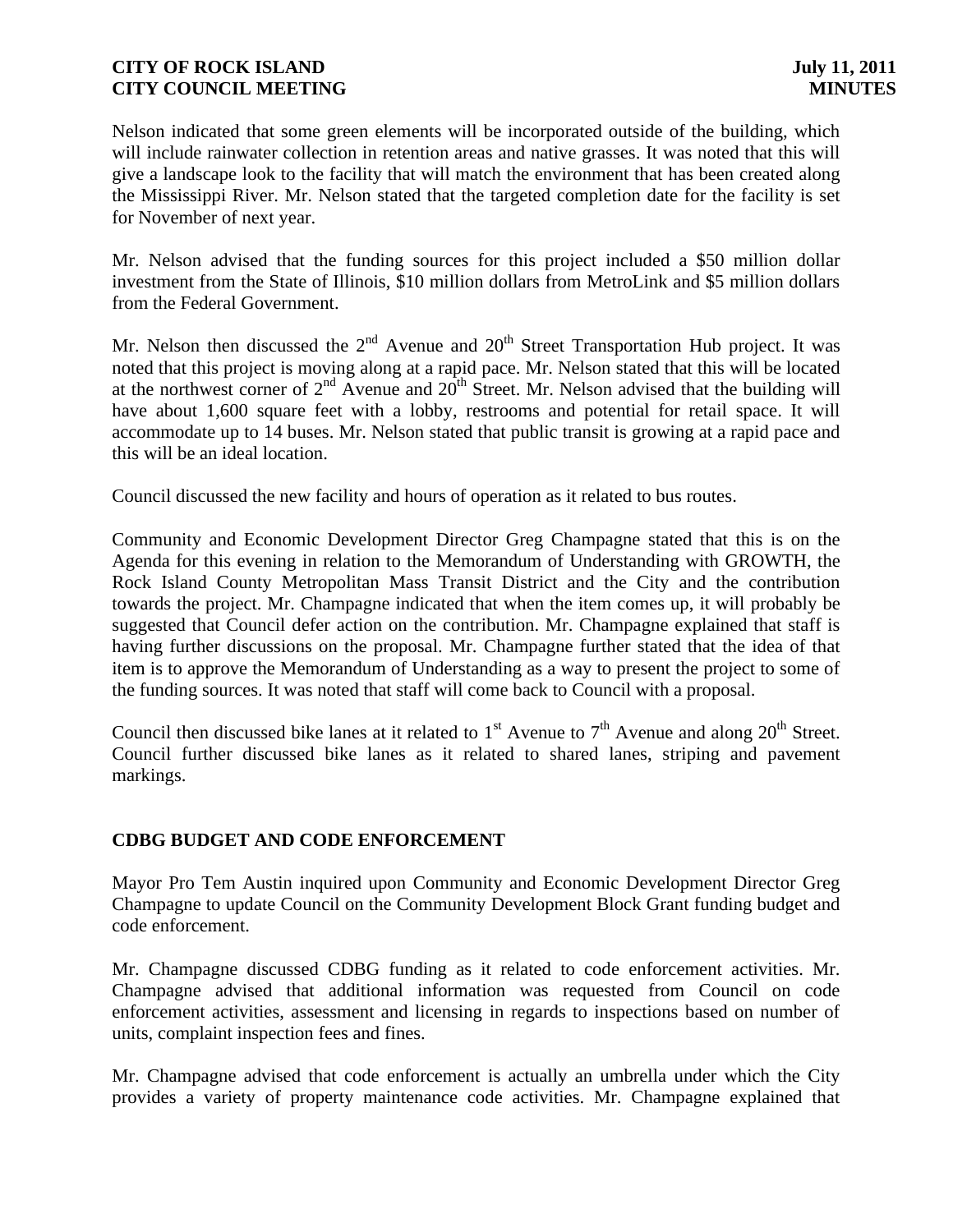currently, properties offered for rental are required to pay an annual \$35.00 licensing fee per property. It was noted that there are approximately 1,800 properties registered through the program, which represents revenue of \$63,000.00. Mr. Champagne indicated that Council had inquired upon an alternative that would assess the fees based on the number of units.

Mr. Champagne advised that currently, there are 4,200 units in properties licensed under the program. It was noted that to fund all code enforcement activities at \$315,635.00 (block grant support), would require a per unit fee of \$75.00. Mr. Champagne explained that an adjustment in fees to generate the \$76,500.00 that was originally recommended by staff, and the existing \$35.00 rental property licensing fee (\$63,000.00) would need to be set at \$33.00 per unit.

Mr. Champagne then discussed inspection fees as it related to complaints. It was noted that it was suggested that a fee be assessed to cover the cost to perform a complaint based inspection. Mr. Champagne commented that the charge for the inspection would only be levied if the inspector found that the complaint had a valid code violation. It was noted that between 2005 and 2009, an average of 500 notices of violation were issued and the average cost of an inspection is \$50.00. Mr. Champagne indicated that based on those numbers, this would yield approximately \$25,000.00 in revenue.

Mr. Champagne discussed fines as it related to assessing and collecting fines for code violations. It was noted that collecting fines for code violations can be challenging due to pursuing the violator by seeking a Circuit Court judgment, which takes time and involves a legal process. Mr. Champagne commented that approximately \$4,500.00 in fines have been collected this year. However, the numbers have not been refined.

Council then discussed the licensing fees as it related to per unit fees, inspection fees as it related to complaints and fines as it related to code violations.

## **ADJOURNMENT**

A motion made by Alderman Brooks and seconded by Alderman Conroy to adjourn the meeting carried by the following Aye and No vote. Those voting Aye being Alderman Brooks, Alderman Conroy, Alderman Foley, Alderman Tollenaer, Alderman Jones, Alderwoman Murphy and Alderman Austin; those voting No, none. The meeting was adjourned at 6:41 p.m.

> \_\_\_\_\_\_\_\_\_\_\_\_\_\_\_\_\_\_\_\_\_\_\_\_\_\_\_\_\_\_ Aleisha L. Patchin, City Clerk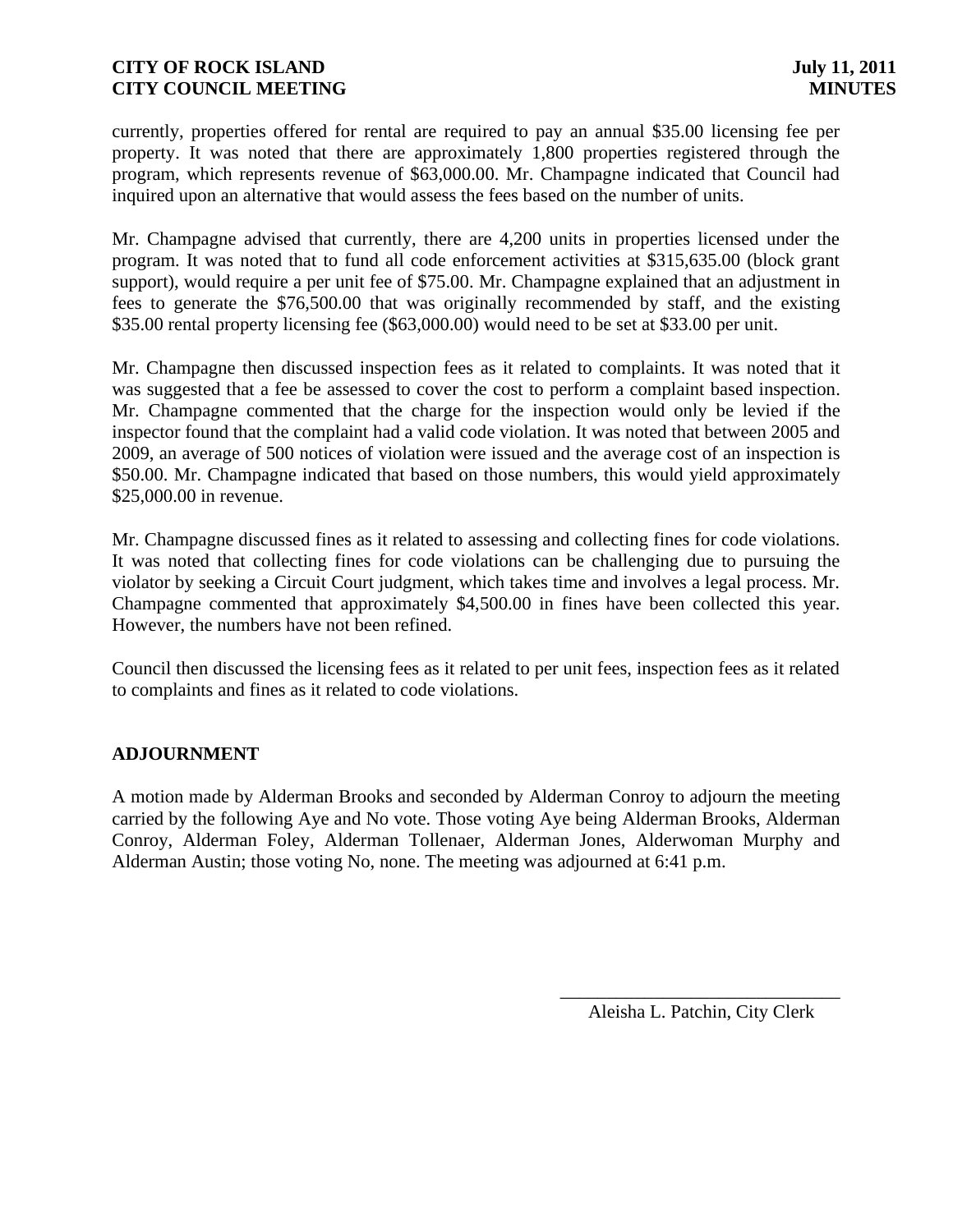Rock Island City Council met in regular session at 6:45 p.m. in Council Chambers of Rock Island City Hall. Present were Mayor Pro Tem Charles O. Austin III, presiding, and Aldermen Terry M.A. Brooks I, David Conroy, P. J. Foley, Stephen L. Tollenaer, Jason W. Jones and Joy Murphy. Also present was Acting City Manager Bob Hawes. Mayor Dennis E. Pauley and City Manager John Phillips were absent.

#### **Introductory Proceedings**

Mayor Pro Tem Austin called the meeting to order and led in the Pledge of Allegiance. Alderman Foley gave the Invocation.

## Agenda Item #5 **Minutes of the Meeting of June 20, 2011.**

A motion was made by Alderman Jones and seconded by Alderman Tollenaer to approve the Minutes of the Meeting of June 20, 2011. The motion carried by the following Aye and No vote; those voting Aye being Alderman Brooks, Alderman Conroy, Alderman Foley, Alderman Tollenaer, Alderman Jones, Alderwoman Murphy and Alderman Austin; those voting No, none.

#### Agenda Item #6

## **A Special Ordinance prohibiting the drilling of potable water wells within the area of the City bounded by 18th Avenue to the alley between 18th Avenue and 19th Avenue and 17th Street to a distance of 280 feet east of 17th Street.**

It was moved by Alderman Tollenaer and seconded by Alderman Foley to consider, suspend the rules and pass the ordinance. The motion carried by the following Aye and No vote: those voting Aye being Alderman Brooks, Alderman Conroy, Alderman Foley, Alderman Tollenaer, Alderman Jones, Alderwoman Murphy and Alderman Austin; those voting No, none.

## Agenda Item #7 **A Special Ordinance providing for the sale of property at 2425 5thAvenue.**

Alderman Tollenaer moved and Alderman Foley seconded to consider, suspend the rules and pass the ordinance. The motion carried by the following Aye and No vote: those voting Aye being Alderman Brooks, Alderman Conroy, Alderman Foley, Alderman Tollenaer, Alderman Jones, Alderwoman Murphy and Alderman Austin; those voting No, none.

Agenda Item #8 **CLAIMS**

It was moved by Alderman Conroy, seconded by Alderman Jones to accept the following reports and authorize payment as recommended. The motion carried by the following Aye and No vote: those voting Aye being Alderman Brooks, Alderman Conroy, Alderman Foley, Alderman Tollenaer, Alderman Jones, Alderwoman Murphy and Alderman Austin; those voting No, none.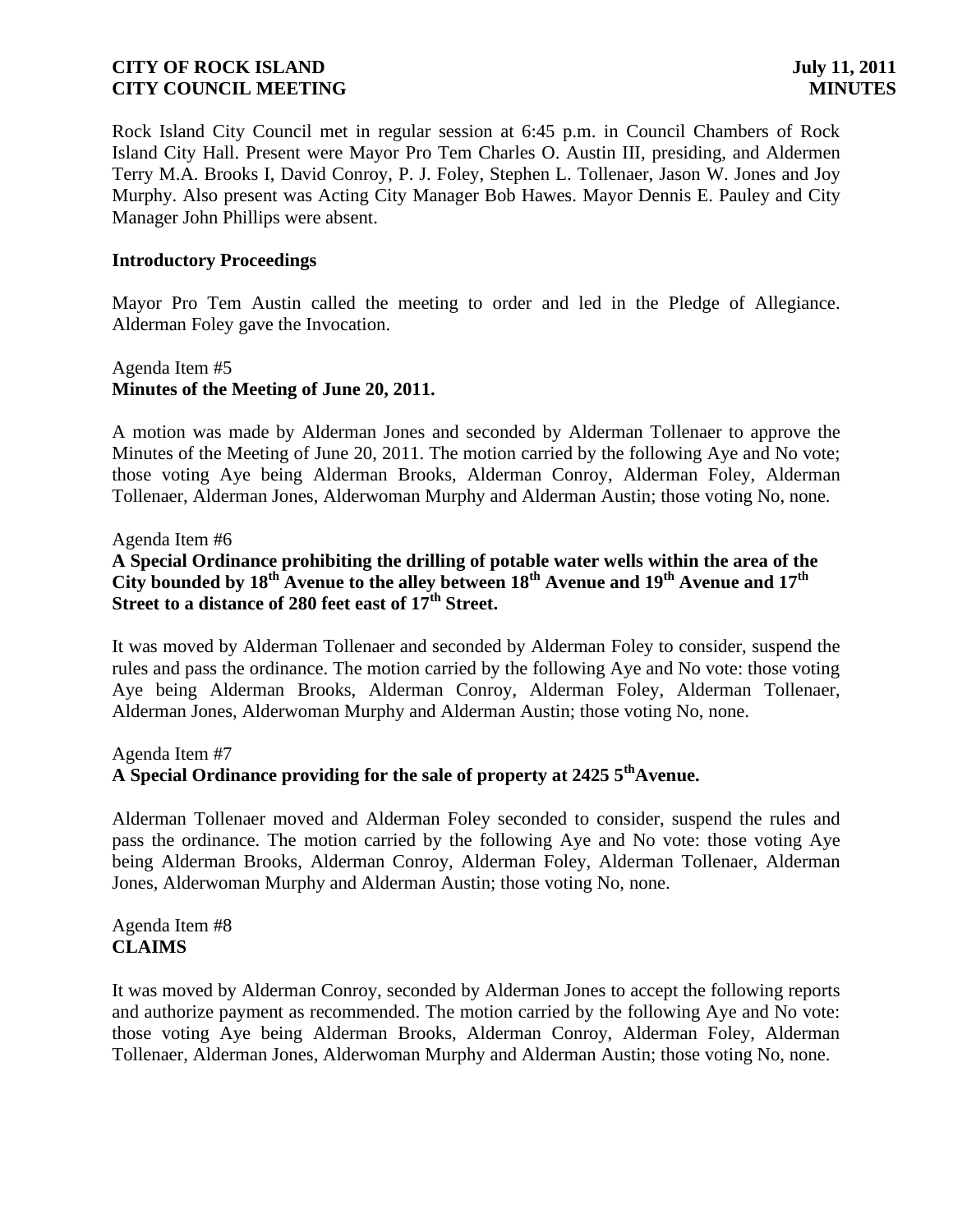- a. Report from the Administrative Services Department regarding payment in the amount of \$30,000.00 to Crawford & Company for Workers Compensation settlement for Ricky Hitchcock.
- b. Report from the Administrative Services Department regarding payment in the amount of \$5,332.97 to Kutsunis and Weng for legal services rendered for the month of June.
- c. Report from the Public Works Department regarding payment in the amount of \$27,080.66 to Brandt Construction Company for an emergency water main repair on  $17<sup>th</sup>$  Street and 31<sup>st</sup> Avenue. (184)
- d. Report from the Public Works Department regarding payment in the amount of \$3,948.96 to KONE, Inc. for the annual maintenance agreement for the elevator at City Hall. (192)
- e. Report from the Public Works Department regarding payment in the amount of \$71,000.00 to the Illinois Environmental Protection Agency for the annual NPDES fees. (193)
- f. Report from the Public Works Department regarding payment #1 and final in the amount of \$25,063.34 to Settle, Inc. for services provided for the 2011 Seal Coating Program project. (196)
- g. Report from the Public Works Department regarding payment #6 in the amount of \$539,860.19 to General Constructors, Inc. for services provided for the Public Works Street Garage project. (197)
- h. Report from the Public Works Department regarding payment #1 in the amount of \$26,968.50 to Langman Construction, Inc. for services provided for the  $26<sup>th</sup>$  Avenue Reconstruction from  $32<sup>nd</sup>$  to  $34<sup>th</sup>$  Streets project. (198)
- i. Report from the Public Works Department regarding payment #2 and final in the amount of \$90,415.45 to Langman Construction for services provided for the 2011 PCC Street Patching project. (199)
- j. Report from the Public Works Department regarding payment #1 in the amount of  $$205,917.75$  to Walter D. Laud, Inc. for services provided for the  $25<sup>th</sup>$  Avenue Reconstruction from  $17<sup>th</sup>$  Street to  $24<sup>th</sup>$  Street project. (200)
- k. Report from the Public Works Department regarding payment #1 and final in the amount of \$75,537.80 to Walter D. Laud, Inc. for services provided for the 2011 Brick Street Patch Program project. (201)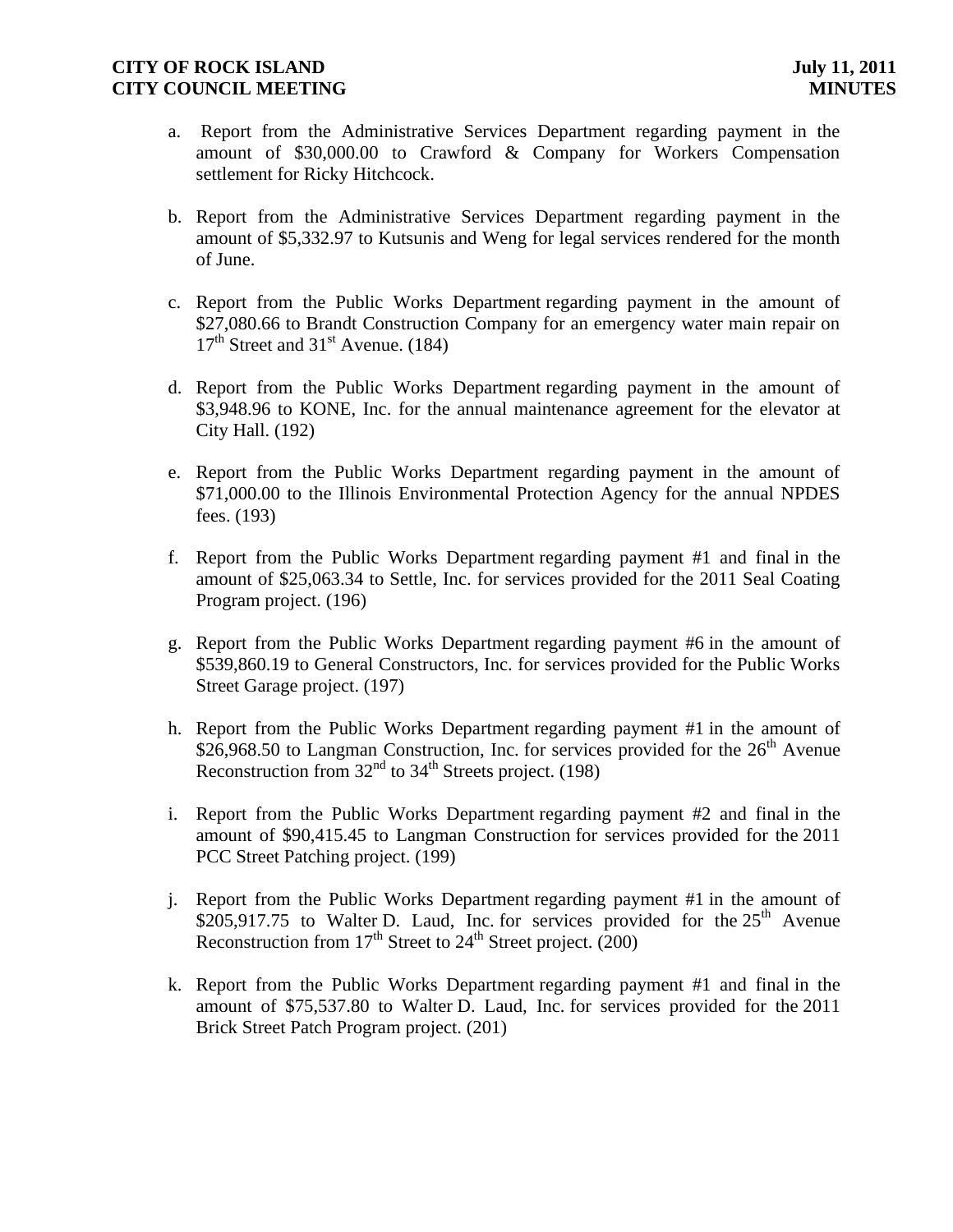- l. Report from the Public Works Department regarding payment #6 in the amount of \$40,355.55 to General Constructors, Inc. for services provided for improvements to outfalls 011 and 012. (202)
- m. Report from the Public Works Department regarding payment #1 in the amount of \$172,553.17 to Valley Construction for services provided for the Rock Island Parkway Improvements project. (203)
- n. Report from the Public Works Department regarding payment #9 in the amount of \$4,668.00 to the Treasurer of the State of Illinois for the City's share of IL. 92 Resurfacing from  $38<sup>th</sup>$  Street to the Moline border project. (205)

#### Agenda Item #9

# **Claims for the weeks of June 17th through June 23rd in the amount of \$441,213.17, June 24th through June 30th in the amount of \$362,890.93 and July 1st through July 7 th in the amount of \$235,977.41.**

Alderman Jones moved and Alderman Foley seconded to allow the claims. The motion carried by the following Aye and No vote: those voting Aye being Alderman Brooks, Alderman Conroy, Alderman Foley, Alderman Tollenaer, Alderman Jones, Alderwoman Murphy and Alderman Austin; those voting No, none.

## Agenda Item #10 **Payroll for the weeks of June 13th through June 26th in the amount of \$1,328,480.90.**

It was moved by Alderman Conroy and seconded by Alderwoman Murphy to allow the payroll. The motion carried by the following Aye and No vote: those voting Aye being Alderman Brooks, Alderman Conroy, Alderman Foley, Alderman Tollenaer, Alderman Jones, Alderwoman Murphy and Alderman Austin; those voting No, none.

#### Agenda Item #11

## **Report from the Public Works Department regarding bids for the joint purchase of utility supplies, recommending the bids be awarded to Ferguson Waterworks and Utility Equipment Company in the combined amount of \$43,680.50.**

Alderman Jones moved and Alderwoman Murphy seconded to award the bids as recommended and authorize purchases. The motion carried by the following Aye and No vote: those voting Aye being Alderman Brooks, Alderman Conroy, Alderman Foley, Alderman Tollenaer, Alderman Jones, Alderwoman Murphy and Alderman Austin; those voting No, none.

#### Agenda Item #12

## **Report from the Public Works Department regarding a contract with Utility Service Company for the Reservoir Water Tower Repair project.**

Mayor Pro Tem Austin stated that Agenda Item #12 has been deleted from the Agenda.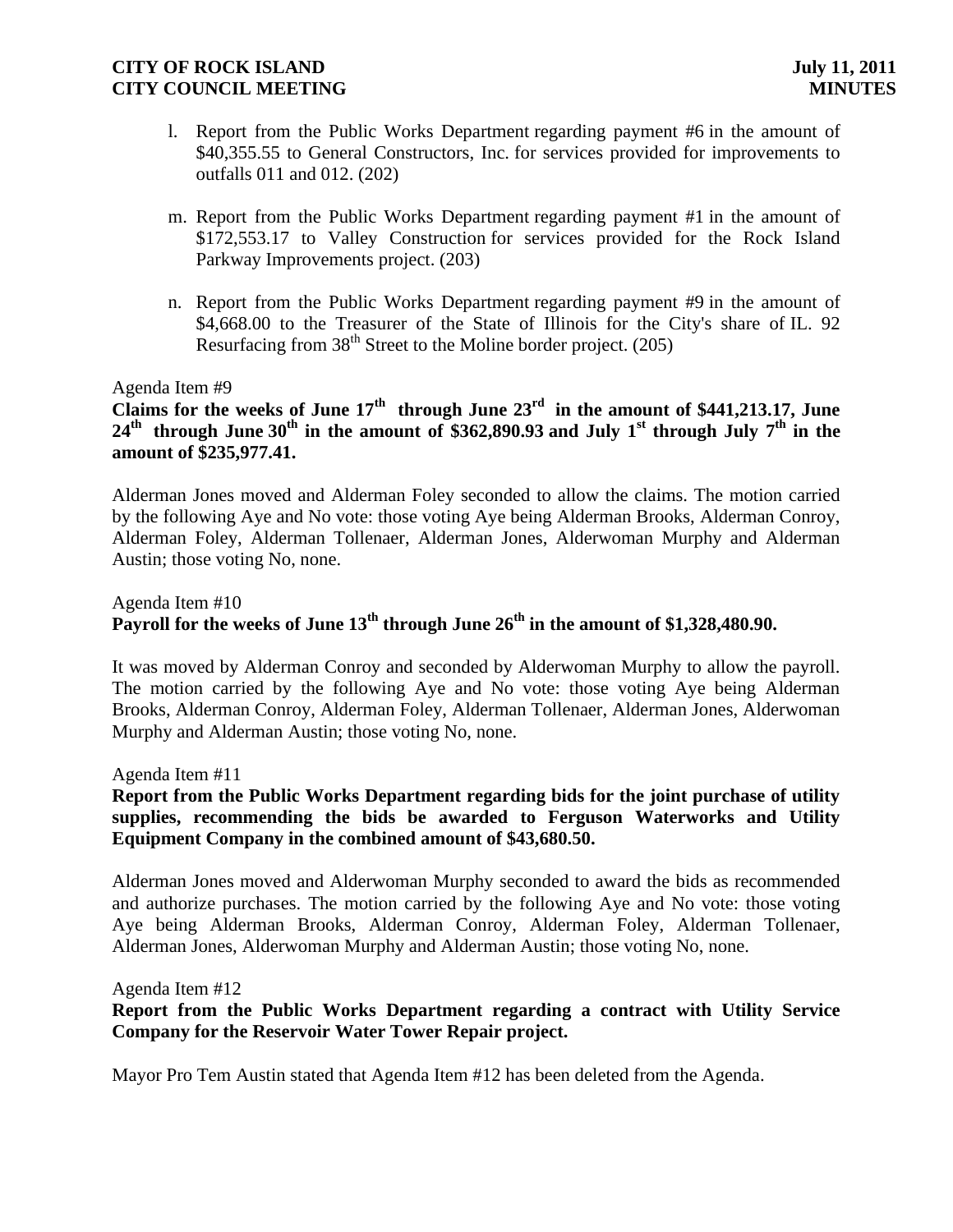#### Agenda Item #13

## **Report from the Public Works Department regarding a contract with Midland Davis Corporation for the Curbside Recycling Program.**

Alderman Foley moved and Alderman Brooks seconded to defer Agenda Item #13 for two (2) weeks (July  $25<sup>th</sup>$ ). The motion carried by the following Aye and No vote: those voting Aye being Alderman Brooks, Alderman Conroy, Alderman Foley, Alderman Tollenaer, Alderman Jones, Alderwoman Murphy and Alderman Austin; those voting No, none.

Note: Item #13 will be on the July  $25<sup>th</sup>$  Agenda for Council consideration.

#### Agenda Item #14

## **Report from the Public Works Department regarding the lease for Custom Covers Upholstery Shop, recommending releasing the business from its lease effective June 30, 2011 and accept delinquent lease payments in the amount of \$500.00 per month.**

Alderman Foley moved and Alderman Jones seconded to approve the release and accept the delinquent payments as recommended, and authorize the City Attorney to prepare the necessary documents for signature by the business owner and the City Manager. The motion carried by the following Aye and No vote: those voting Aye being Alderman Brooks, Alderman Conroy, Alderman Foley, Alderman Tollenaer, Alderman Jones, Alderwoman Murphy and Alderman Austin; those voting No, none.

#### Agenda Item #15

### **Report from the Community and Economic Development Department regarding a Memorandum of Understanding with Rock Island Economic Growth Corporation and the Rock Island County Metropolitan Mass Transit District and contribute an amount not to exceed \$9,000.00 towards the development of a project planning document.**

It was moved by Alderwoman Murphy and seconded by Alderman Conroy to approve the memorandum of understanding and the contribution as recommended and authorize the City Manager to execute the contract documents.

Discussion followed. Alderman Conroy advised that Council just discussed that they did not want to make the \$9,000.00 contribution at this time. Alderman Conroy then withdrew his second.

Community and Economic Development Director Greg Champagne stated that Council may want to approve the Memorandum of Understanding and defer action on the contribution for the plan until July 25, 2011.

It was then moved by Alderwoman Murphy and seconded by Alderman Conroy to approve the Memorandum of Understanding, authorize the City Manager to execute the Memorandum of Understanding and defer action on the contribution in an amount not to exceed \$9,000.000 until Monday, July 25, 2011. The motion carried by the following Aye and No vote: those voting Aye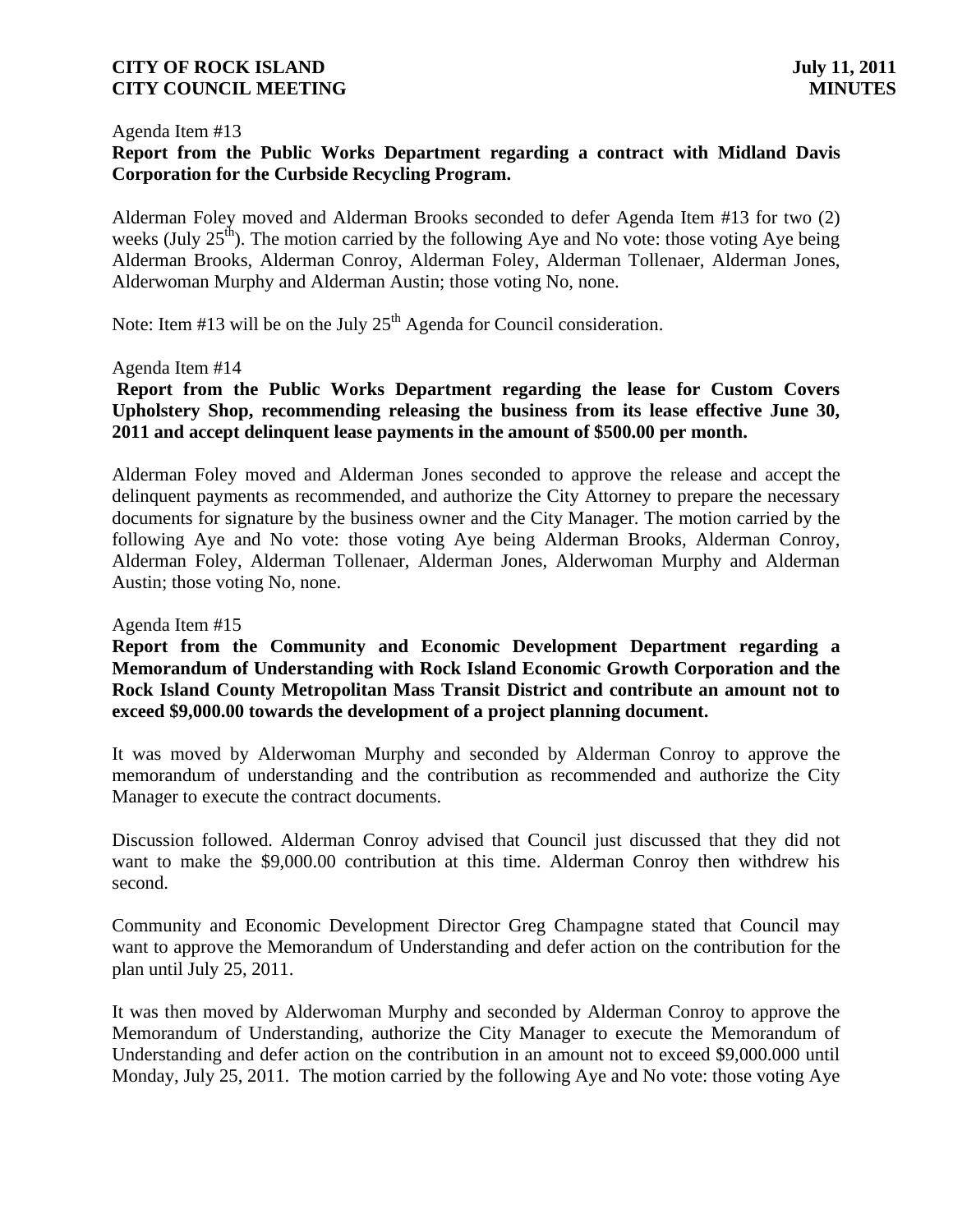being Alderman Brooks, Alderman Conroy, Alderman Foley, Alderman Tollenaer, Alderman Jones, Alderwoman Murphy and Alderman Austin; those voting No, none.

#### Agenda Item #16

**Report from the Community and Economic Development Department regarding a request from Rock Island Economic Growth Corporation (GROWTH) for a USEPA Brownfields Revolving Loan Fund subgrant in the amount of \$300,000.00 for remediation of soil and construction of an engineered barrier on the portion of the site housing the Jackson Square development.**

Alderman Jones moved and Alderman Tollenaer seconded to approve the subgrant from the City's USEPA-funded Revolving Loan Fund as recommended and authorize the City Manager to execute the RLF agreement.

Discussion followed with Alderman Conroy inquiring as to whether there are any other areas in the City that have brownfields that could use the funds.

Special Projects Manager Sally Heffernan stated that she was not aware of any areas at this time.

Alderman Conroy and Special Projects Manager Sally Heffernan discussed the Revolving Loan Fund as it related to nonprofits and eligible funds as it related to TIF funds concerning brownfields.

After discussion, the motion carried by the following Aye and No vote: those voting Aye being Alderman Brooks, Alderman Conroy, Alderman Foley, Alderman Tollenaer, Alderman Jones, Alderwoman Murphy and Alderman Austin; those voting No, none.

#### Agenda Item #17

**Report from the Finance Department regarding an adjustment to the Fiscal Year 2012 Budget, recommending increasing the Riverboat Gaming Fund in the amount of \$3,500.00, which will be transferred to the General Fund.**

It was moved by Alderwoman Murphy and seconded by Alderman Conroy to approve the budget adjustment as recommended. The motion carried by the following Aye and No vote: those voting Aye being Alderman Brooks, Alderman Conroy, Alderman Foley, Alderman Tollenaer, Alderman Jones, Alderwoman Murphy and Alderman Austin; those voting No, none.

#### Agenda Item #18

**Report from the Board of Local Improvements regarding two Special Assessment Ordinances for improvements to 15th Avenue from 33rd Street to 38th Street and improvements to 16th Avenue from 33rd Street to 38th Street.**

Alderman Conroy moved and Alderman Foley seconded to consider, suspend the rules and pass the ordinances.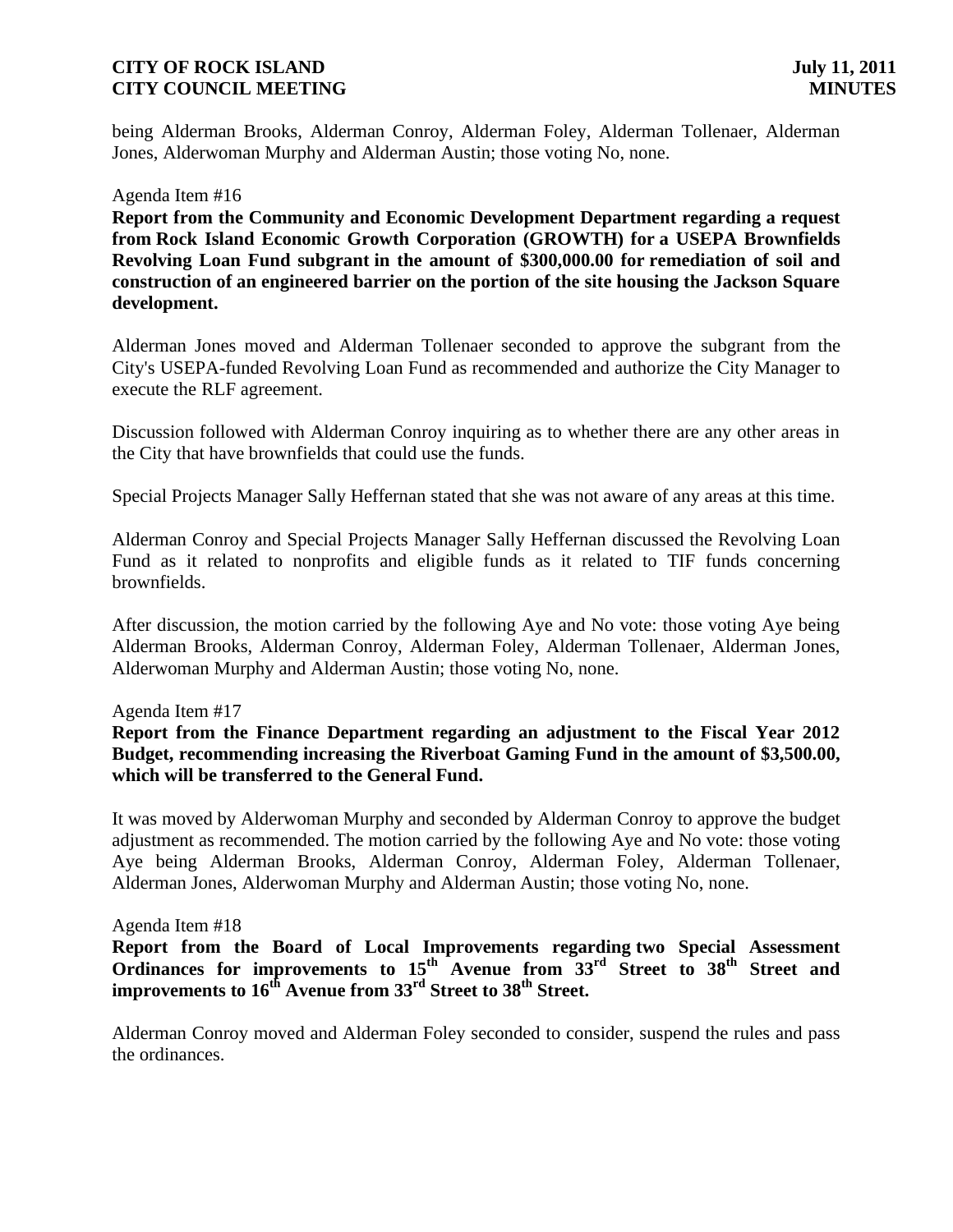City Attorney Ted Kutsunis stated that there has to be two readings on these special assessment ordinances. The rules cannot be suspended.

Alderman Conroy then motioned to consider the ordinance and Alderman Foley seconded.

Discussion followed with Alderwoman Murphy inquiring as to why the City is doing these streets; they are not that bad. There are a lot of other streets that are in worse condition.

Acting City Manager Bob Hawes stated that the City has two (2) programs; one is financed by Gaming funds, which is this one and that was specifically set up for one-half million dollars per year to go and do the streets before they deteriorate to the point where they would have to be completely reconstructed. Mr. Hawes advised that the other category is a little bit larger, which is about \$500,000.00 to \$600,000.00 a year. It was noted that this category is almost exclusively done by petition and they are complete reconstructions.

After more discussion regarding the special assessment programs, the amended motion reads as follows: Alderman Conroy moved and Alderman Foley seconded to consider the ordinance. The motion carried by the following Aye and No vote: those voting Aye being Alderman Brooks, Alderman Conroy, Alderman Foley, Alderman Tollenaer, Alderman Jones, Alderwoman Murphy and Alderman Austin; those voting No, none.

**Note**: A second reading will be held on Monday, July 25, 2011 for final consideration.

#### Agenda Item #19

**Report from the Community and Economic Development Department regarding a revised Resolution that includes the release of all City liens on properties purchased by tax buyers at the County's annual tax sale.**

It was moved by Alderwoman Murphy and seconded by Alderman Conroy to adopt the revised resolution.

Discussion followed with Alderman Conroy inquiring as to what the City is getting for giving the liens up.

Land and Development Programs Coordinator Mary Chappell stated that the City is doing this to bring properties back on the tax roll sooner. Ms. Chappell advised that at the end of the year, the County has a tax sale that tax buyers participate in. The properties that are not purchased by the tax buyers go to the County's fall tax auction where the City purchases some of these properties. Ms. Chappell advised that some of the tax buyers that purchase the back taxes are hoping to get the liens released because it mirrors the policy that the City also has on those properties that are offered in the fall auction. It was noted that anyone that purchases a property at the fall auction can have the City's municipal liens released.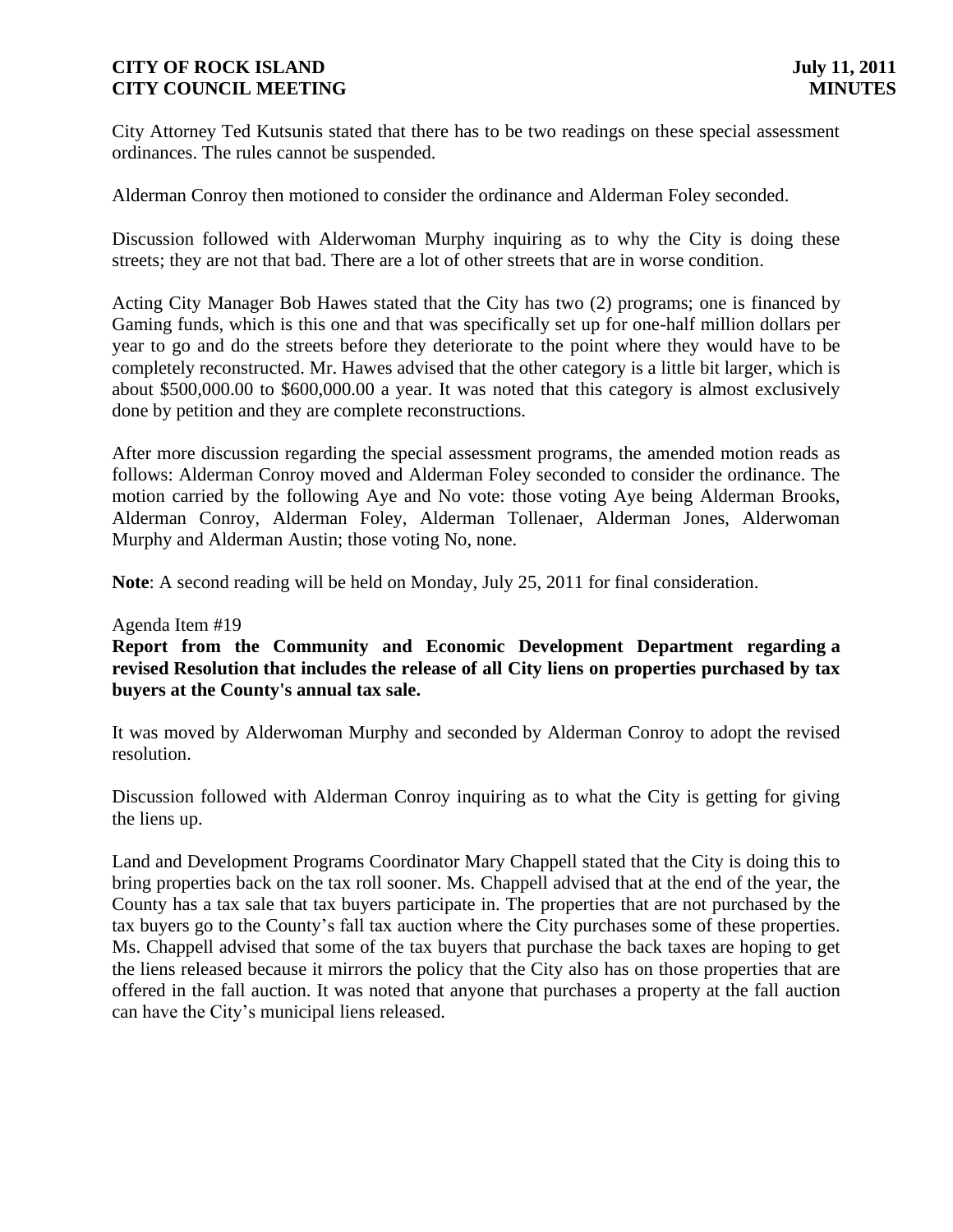Community and Economic Development Director Greg Champagne stated that one of the things that the City gets from this is that if the tax buyer petitions for a tax deed and gets the deed to the property; the City now has somebody to go after through the property maintenance code.

After more discussion on the process and revised resolution, the motion carried by the following Aye and No vote: those voting Aye being Alderman Brooks, Alderman Conroy, Alderman Foley, Alderman Jones, Alderwoman Murphy and Alderman Austin; those voting No, Alderman Tollenaer.

#### Agenda Item #20

## **Report from the Public Works Department regarding a request from the Mandus Group for permission to reconstruct the existing loading dock that is currently within the 25th Street right-of-way at 2435 5th Avenue.**

Alderman Jones moved and Alderman Tollenaer seconded to approve the request as recommended, subject to that within 30 days upon being granted permission, a certificate of liability insurance be submitted to the City Clerk listing the City as additional insured. The motion carried by the following Aye and No vote: those voting Aye being Alderman Brooks, Alderman Conroy, Alderman Foley, Alderman Tollenaer, Alderman Jones, Alderwoman Murphy and Alderman Austin; those voting No, none.

#### Agenda Item #21

## **Report from the Public Works Department regarding a request from Cool Beanz Coffeehouse at 1325 30th Street to use the Right-of-Way in front of their business for cafe style chairs and tables.**

It was moved by Alderwoman Murphy and seconded by Alderman Conroy to approve the request as recommended. The motion carried by the following Aye and No vote: those voting Aye being Alderman Brooks, Alderman Conroy, Alderman Foley, Alderman Tollenaer, Alderman Jones, Alderwoman Murphy and Alderman Austin; those voting No, none.

#### Agenda Item #22

### **Report from the Community and Economic Development Department regarding parking and signage for Train Festival 2011, recommending allowing free parking for Train Festival attendees in Lot C, Lot D and the City parking ramp from July 21 through July 25, 2011, and allow placement of temporary directional signs and festival banners**.

It was moved by Alderman Conroy and seconded by Alderman Tollenaer to approve the requests as recommended. The motion carried by the following Aye and No vote: those voting Aye being Alderman Brooks, Alderman Conroy, Alderman Foley, Alderman Tollenaer, Alderman Jones, Alderwoman Murphy and Alderman Austin; those voting No, none.

#### Agenda Item #23

**Report from the Traffic Engineering Committee regarding a request to remove the designated Horace Mann School crossings on 30th and 38th Streets along with numerous signs associated with the crossings and removal of the yellow flashing lights.**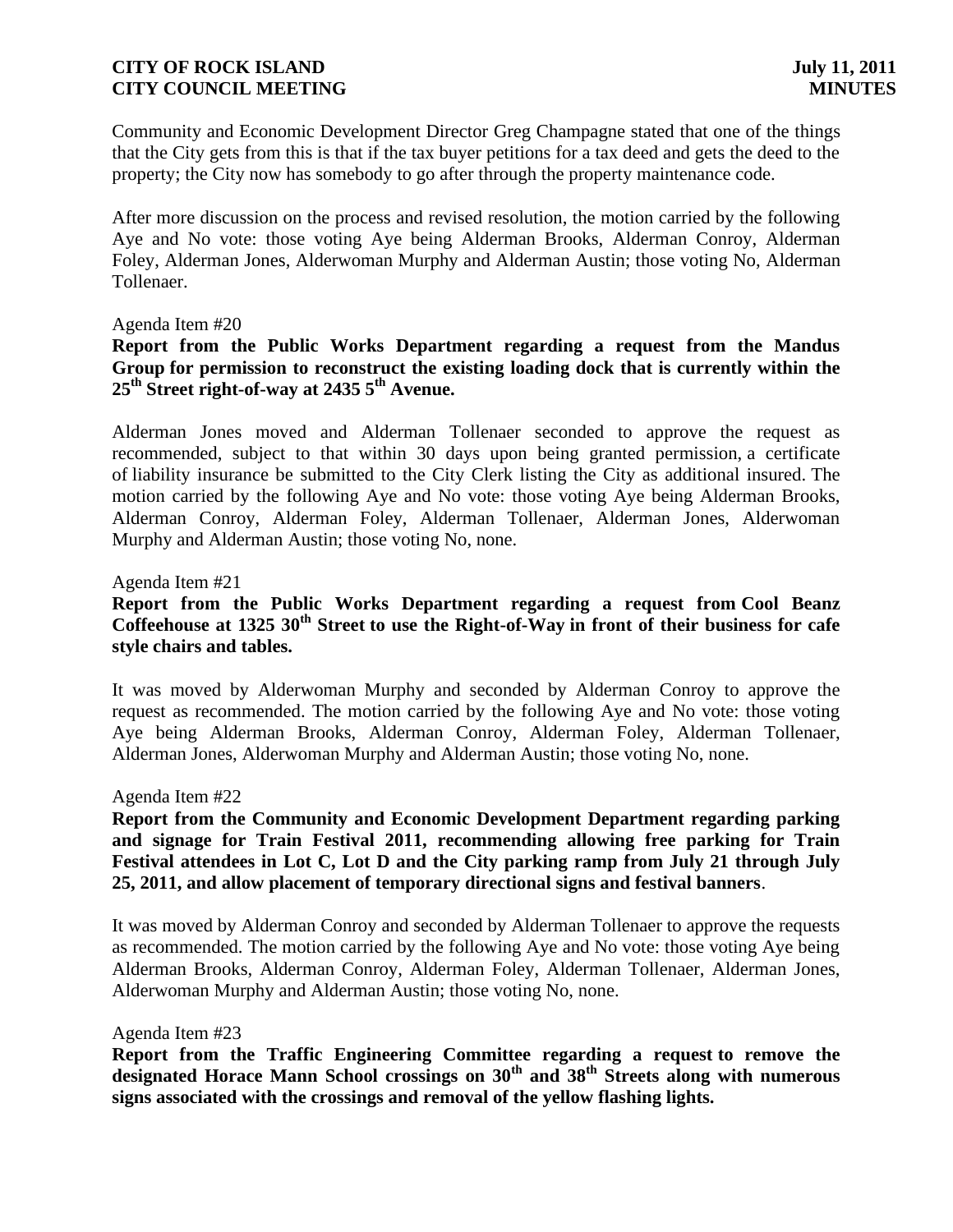It was moved by Alderman Foley and seconded by Alderman Tollenaer to approve the request as recommended and refer to the City Attorney for an ordinance. The motion carried by the following Aye and No vote: those voting Aye being Alderman Brooks, Alderman Conroy, Alderman Foley, Alderman Tollenaer, Alderman Jones, Alderwoman Murphy and Alderman Austin; those voting No, none.

#### Agenda Item #24

### **Report from the Traffic Engineering Committee regarding a request for the installation of a handicapped parking space at 1604 8th Street.**

Alderwoman Murphy moved and Alderman Tollenaer seconded to approve the request as recommended and refer to the City Attorney for an ordinance. The motion carried by the following Aye and No vote: those voting Aye being Alderman Brooks, Alderman Conroy, Alderman Foley, Alderman Tollenaer, Alderman Jones, Alderwoman Murphy and Alderman Austin; those voting No, none.

#### Agenda Item #25

### **Report from the Traffic Engineering Committee regarding a request to remove the handicapped parking space at 726 43rd Stree**t.

It was moved by Alderman Tollenaer and seconded by Alderwoman Murphy to approve the request as recommended and refer to the City Attorney for an ordinance. The motion carried by the following Aye and No vote: those voting Aye being Alderman Brooks, Alderman Conroy, Alderman Foley, Alderman Tollenaer, Alderman Jones, Alderwoman Murphy and Alderman Austin; those voting No, none.

#### Agenda Item #26

### **Report from the Traffic Engineering Committee regarding a request for the installation of stop signs at the intersection of 6th Street and 14th Avenue.**

Alderman Tollenaer moved and Alderman Brooks seconded to approve the request and refer to the City Attorney for an ordinance.

Note: the original motion on the printed Agenda was to deny the request.

Discussion followed.

Mayor Pro Tem Austin stated that in the petition submitted by the neighbors, it stated a stop sign at the intersection and the action stated stop signs. Mayor Pro Tem Austin inquired as to what should be included in the ordinance; a stop sign or a full stop intersection.

Rachele Teague of 507  $14<sup>th</sup>$  Avenue stepped forward. Ms. Teague stated that some type of stop sign or yield sign is appropriate due to children playing in the area.

Council then discussed as to where the stop sign or signs should be placed. After discussion, the motion reads as follows: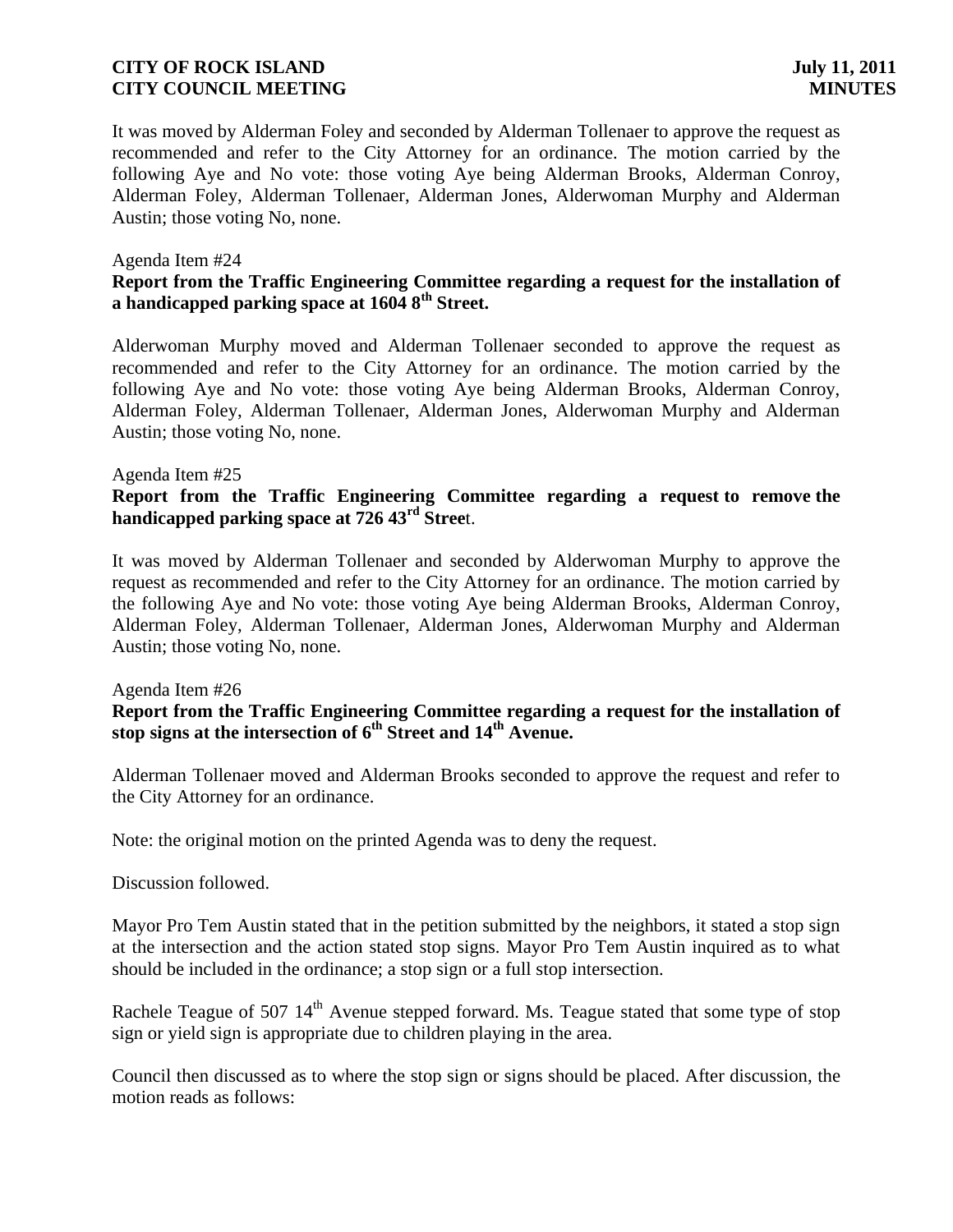Alderman Tollenaer moved and Alderman Brooks seconded to approve the request and install stop signs at  $6<sup>th</sup>$  Street for north and south bound traffic at its intersection with  $14<sup>th</sup>$  Avenue and refer to the City Attorney for an ordinance. The motion carried by the following Aye and No vote: those voting Aye being Alderman Brooks, Alderman Conroy, Alderman Foley, Alderman Tollenaer, Alderman Jones, Alderwoman Murphy and Alderman Austin; those voting No, none.

#### Agenda Item #27

### **Report from the Traffic Engineering Committee regarding a request to restrict parking to 4-hours on the east side of 23rd Street from the driveway at 2300 18th Avenue to 18th Avenue**.

It was moved by Alderman Foley and seconded by Alderman Tollenaer to approve the request to restrict parking to 4-hours on Monday through Friday on the east side of  $23<sup>rd</sup>$  Street from the driveway at  $2300\ 18<sup>th</sup>$  Avenue to  $18<sup>th</sup>$  Avenue and refer to the City Attorney for an ordinance.

Dr. Julie Hahn of 67 Crosswood Terrace stepped forward. Dr. Hahn stated that the neighborhood would like this special parking because of the school in the neighborhood and the children crossing  $23<sup>rd</sup>$  Street and  $18<sup>th</sup>$  Avenue. Dr. Hahn stated that there is also a permanently parked vehicle (truck with trailer) there and it becomes a safety issue. Dr. Hahn also advised that they would like the parking due to neighborhood property needs.

Council discussed this issue of the permanently parked vehicle as it related to complaints on visibility and safety.

Alderman Conroy inquired upon staff to look into how long a vehicle can be parked on the street with or without a trailer attached.

After more discussion, Acting City Manager Bob Hawes advised that the neighborhood is currently circulating a petition to get residential parking for the whole block except for Dr. Hahn's property. It was noted that residential parking used to be there.

After more discussion regarding the residential parking, the motion carried by the following Aye and No vote: those voting Aye being Alderman Brooks, Alderman Conroy, Alderman Foley, Alderman Tollenaer, Alderman Jones, Alderwoman Murphy and Alderman Austin; those voting No, none.

Agenda Item #28

#### **Report from the Traffic Engineering Committee regarding a request to remove the handicapped parking signs at 1504 41st Street.**

Alderwoman Murphy moved and Alderman Conroy seconded to approve the request as recommended and refer to the City Attorney for an ordinance. The motion carried by the following Aye and No vote: those voting Aye being Alderman Brooks, Alderman Conroy, Alderman Foley, Alderman Tollenaer, Alderman Jones, Alderwoman Murphy and Alderman Austin; those voting No, none.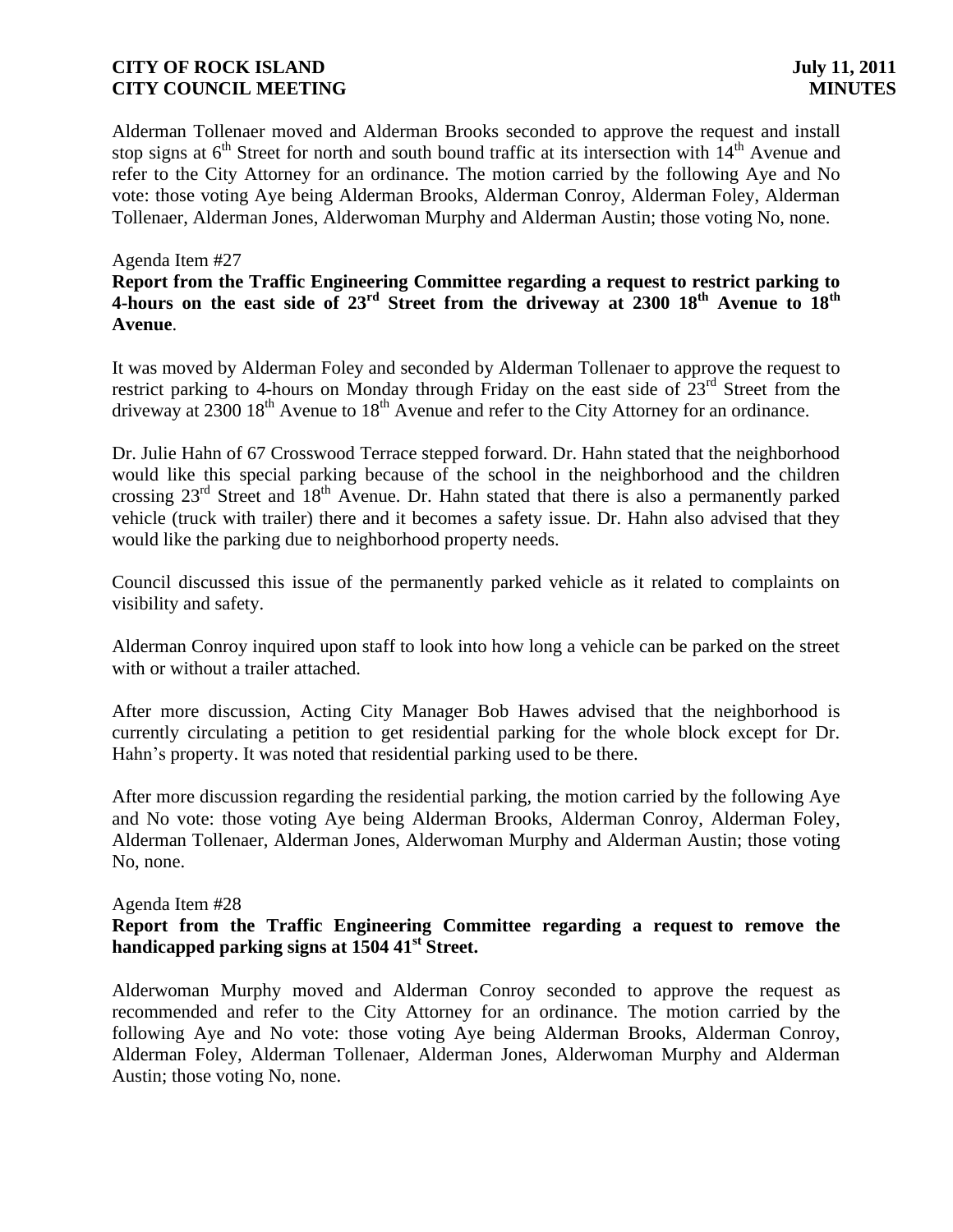#### Agenda Item #29

**Report from the Mayor regarding appointments to the Property Maintenance Board of Appeals, and reappointments to the Electrical Code Board of Appeals and Stormwater Board of Appeals.**

It was moved by Alderman Tollenaer and seconded by Alderman Jones to approve the appointments and reappointments as recommended. The motion carried by the following Aye and No vote: those voting Aye being Alderman Brooks, Alderman Conroy, Alderman Foley, Alderman Tollenaer, Alderman Jones, Alderwoman Murphy and Alderman Austin; those voting No, none.

Carlo Milani, Andy Boswell, Sister Bobbi Bussen and Paul Noe were appointed to the Property Maintenance Board of Appeals for three year terms ending on April 30, 2014.

Harlan King was reappointed to the Electrical Code Board of Appeals for a three year term ending on April 30, 2014.

Kevin Koski and Chuck Oestreich were reappointed to the Stormwater Board of Appeals for two year terms ending on July 1, 2013.

#### Agenda Item #30

## **Report from the City Clerk regarding a Plaza Ordinance change, recommending that one additional night time vendor be created for the Plaza area**.

Alderman Jones moved and Alderman Tollenaer seconded to approve the request as recommended and refer to the City Attorney for an ordinance.

Discussion followed.

Alderman Conroy inquired as to how many vendors the City currently has and how many more vendors are being asked for.

City Clerk Aleisha Patchin advised that the City currently has three (3) nighttime vendors and two (2) daytime vendors. It was noted that staff is recommending one more nighttime vendor for a total of four (4) nighttime vendors. It was noted that the vendors are stationed in specific areas on the Downtown Plaza.

Alderman Conroy had concerns that there were too many food vendors already.

Alderman Jones stated that this would not be a food vendor.

Mayor Pro Tem Austin inquired upon the business owner that is interested in being a Downtown vendor to step forward.

Mr. Mark Ross of Davenport, Iowa stated that he started a business called Tipping Point, Inc. that provides local breathalyzer services to places where there are establishments providing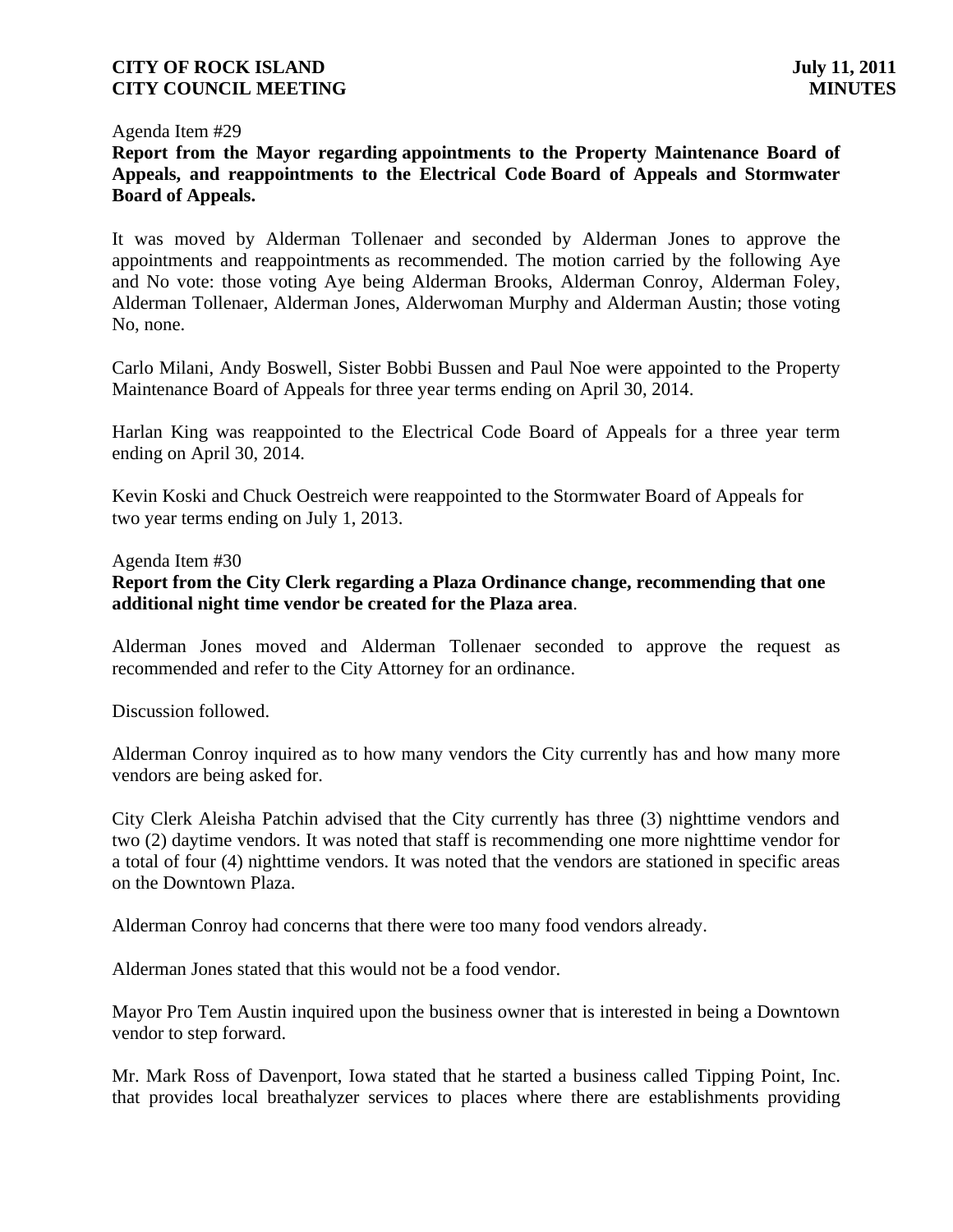alcohol. Mr. Ross stated that Tipping Point has been doing this throughout the country at different localities. Mr. Ross advised that his business would like to do this in Downtown Rock Island. Mr. Ross indicated that the business would like to provide this service on Friday and Saturday nights from 11:30 p.m. to 2:00 or 2:30 a.m.

Council discussed this issue as it related to providing the breathalyzer service as a tool to let people know if they have consumed too much alcohol.

Mr. Ross stated that they charge \$3.00 per test and \$1.00 per retest. Mr. Ross added that the business does provide taxi phone numbers to individuals.

Police Lt. Rich Landi stated that the Police Department is in support of anything that will reduce the chances of impaired drivers. Lt. Landi added that the only concern is that if someone blows below the limit, they may think that they are safe, but that may not be the case. Lt. Landi advised that it will be up to the business to thoroughly educate people.

Council discussed as to whether or not it would be required for the business to have a designated area. It was noted that there seemed to be a consensus among Council that the business would not have to be in a specific area. However, they would not go into the businesses unless they were invited in.

After more discussion regarding the breathalyzer service, Alderman Conroy stated that he would like to see this as a non-food vendor license.

After more discussion, Alderman Conroy moved to amend the motion to make it one nighttime non-food vendor license. Alderman Jones seconded. The motion carried by the following Aye and No vote: those voting Aye being Alderman Brooks, Alderman Conroy, Alderman Foley, Alderman Tollenaer, Alderman Jones, Alderwoman Murphy and Alderman Austin; those voting No, none.

The final amended motion reads as follows:

Alderman Jones moved and Alderman Tollenaer seconded to amend the Rock Island City Ordinances to allow one nighttime non-food vendor permit in the Plaza and refer to the City Attorney for an ordinance. The motion carried by the following Aye and No vote: those voting Aye being Alderman Brooks, Alderman Conroy, Alderman Foley, Alderman Tollenaer, Alderman Jones, Alderwoman Murphy and Alderman Austin; those voting No, none.

#### Agenda Item #31

**Report from the City Clerk regarding a request from the Greater Antioch Baptist Church for a Street Closing at 10th Avenue between 14th Street and 14½ Street including the alleys between the parking lot and in back of the church, and a Sound Amplification permit for Friday, July 29, 2011 from 5:00 p.m. to 8:00 p.m.**

Alderman Conroy moved and Alderman Tollenaer seconded to approve the requests as recommended. The motion carried by the following Aye and No vote: those voting Aye being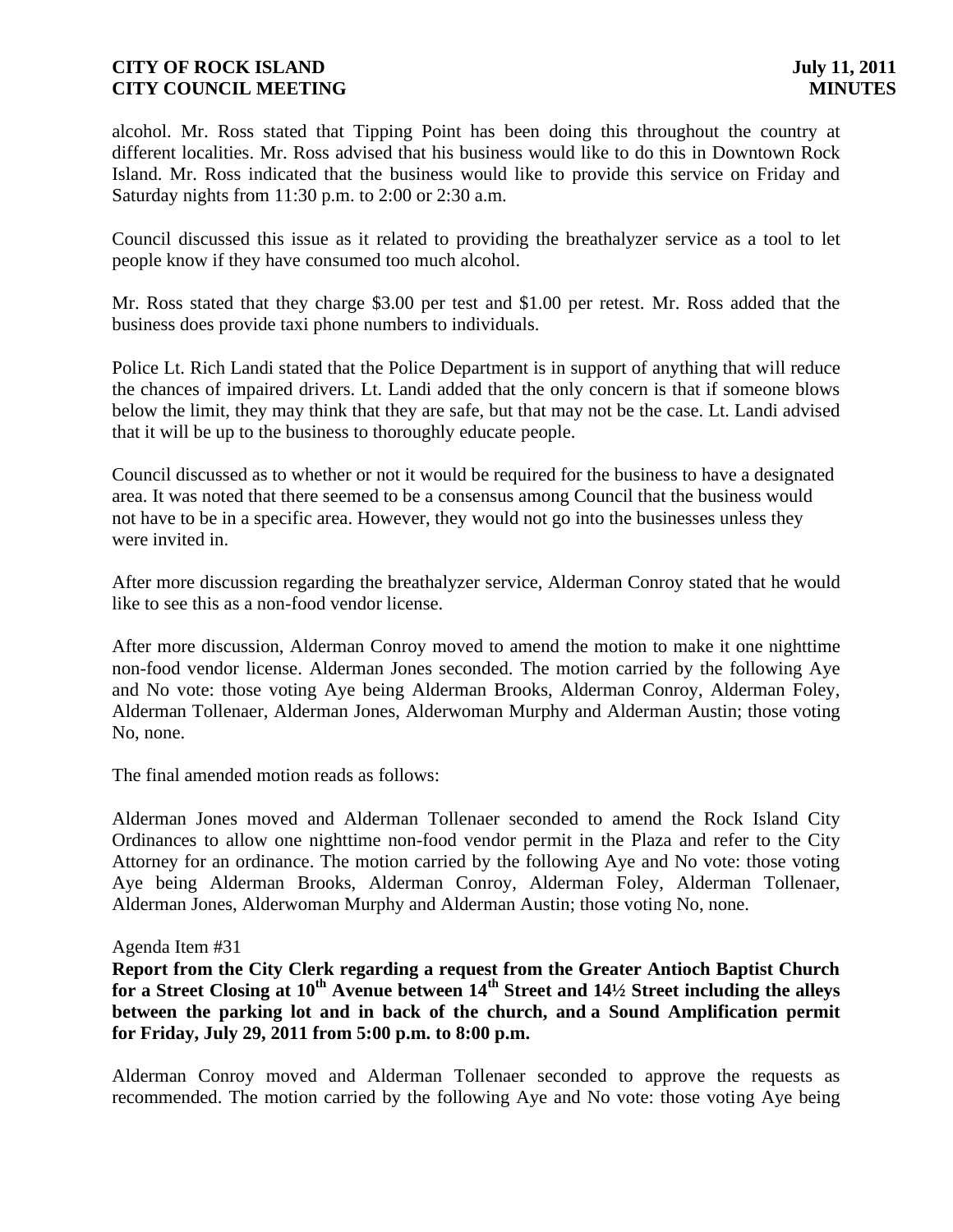Alderman Brooks, Alderman Conroy, Alderman Foley, Alderman Tollenaer, Alderman Jones, Alderwoman Murphy and Alderman Austin; those voting No, none.

#### Agenda Item #32

### **Report from the City Clerk regarding a request from the Fraternal Order of Eagles to hold an outdoor event for St. Jude Children's Cancer Research on Saturday, July 30, 2011 from 1:00 p.m. to 10:00 p.m. at 5103 11th Street**.

It was moved by Alderman Foley and seconded by Alderman Conroy to approve the event as recommended and refer to the City Attorney for an ordinance. The motion carried by the following Aye and No vote: those voting Aye being Alderman Brooks, Alderman Conroy, Alderman Foley, Alderman Tollenaer, Alderman Jones, Alderwoman Murphy and Alderman Austin; those voting No, none.

#### Agenda Item #33

**Report from the City Clerk regarding a modification to a Plaza event application from RIBCO, recommending revising the original scheduled set up time for the River City Beer Festival from August 27, 2011 from 8:00 a.m. to noon, to Friday, August 26, 2011 from 10:00 a.m. to 5:00 p.m.**

Alderman Jones moved and Alderwoman Murphy seconded to approve the modification as recommended, subject to complying with all liquor and Plaza regulations. The motion carried by the following Aye and No vote: those voting Aye being Alderman Brooks, Alderman Conroy, Alderman Foley, Alderman Tollenaer, Alderman Jones, Alderwoman Murphy and Alderman Austin; those voting No, none.

#### Agenda Item #34

## **Report from the City Clerk regarding a request for a Street Closing at 21st Street between 16th Avenue and 17th Avenue on Saturday, September 10, 2011 from 3:30 p.m. to 6:00 p.m. for a block party.**

It was moved by Alderman Jones and seconded by Alderman Conroy to approve the request as recommended. The motion carried by the following Aye and No vote: those voting Aye being Alderman Brooks, Alderman Conroy, Alderman Foley, Alderman Tollenaer, Alderman Jones, Alderwoman Murphy and Alderman Austin; those voting No, none.

#### Agenda Item #35 **Items from the City Manager's Memorandum Packet.**

Acting City Manager Bob Hawes advised that included in the memo packet is a report regarding natural gas purchases. Mr. Hawes stated that the City takes advantage of the consortium and wheels in natural gas to the City's larger facilities. Mr. Hawes stated that the City received a report several weeks ago. It was noted that the City saved approximately \$10,000.00 on the natural gas at the larger facilities, which represents about \$14,700.00.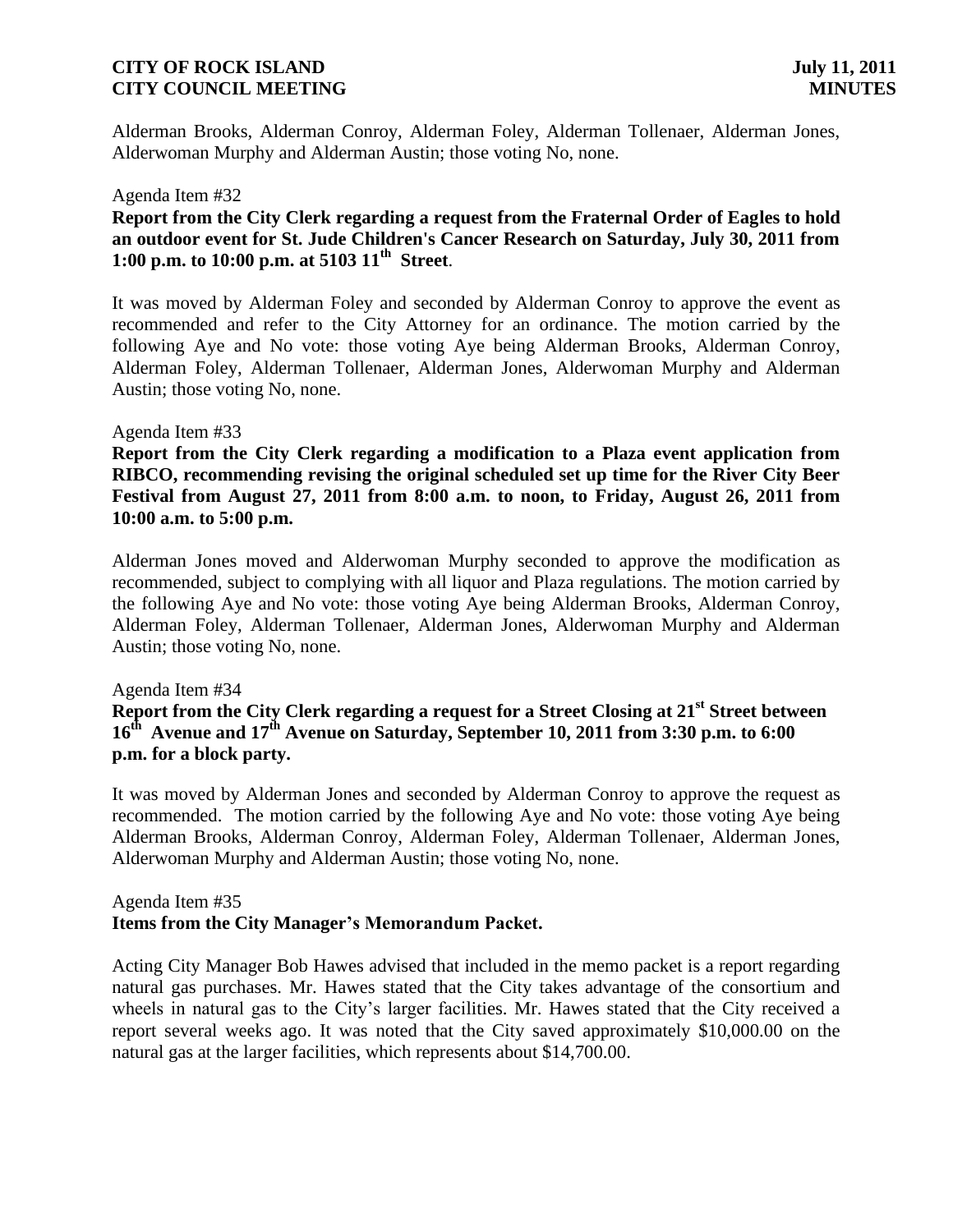Mr. Hawes advised that included in the memo packet is a letter that was sent to the Office of the Attorney General regarding pedestrian access on the west side of 11<sup>th</sup> Street concerning ADA compliance. Mr. Hawes indicated that the lady came and did a number of inspections throughout the City. It was noted that she agreed to allow the City to build into the Capital Improvement Plan for next year, the  $11<sup>th</sup>$  Street project concerning sidewalks. It was also agreed that the City can upgrade its transition plan by the fall of next year. Mr. Hawes stated that 174 miles of sidewalk throughout the City has to be inspected. Mr. Hawes further discussed the inspection process for the sidewalks.

City Attorney Ted Kutsunis welcomed Attorney David Morrison to the firm of Kutsunis and Weng.

Mayor Pro Tem Austin discussed the upcoming Train Festival 2011.

Alderman Jones stated that six (6) new businesses have opened in the Downtown area, which include; Pass The Seed, Tapa's Yoga Shala, The Grape Life, Speed Attic, The District Theater and Jarvis Property Restoration.

Alderwoman Murphy reminded everyone to Shop Rock Island. Alderwoman Murphy stated that Moxie's Retail Shop is located on the corner of  $2^{nd}$  Avenue and  $16^{th}$  Street next to the YWCA. It was noted that this is a program of the YWCA. Alderwoman Murphy advised that Moxie's is an upscale retail boutique. They sell casual and dress clothes, jewelry and small furniture pieces. Alderwoman Murphy added that the funds are used to support the programs and benefit women in the community.

Agenda Item #36 **Other Business**

Mr. Jason Hayes of 1330 15<sup>th</sup> Street discussed issues in his neighborhood. Mr. Hayes stated that he has had problems with people hanging out late at night in the park and on his street. Mr. Hayes presented a picture of litter in and around his home that people have left behind from previous nights. Mr. Hayes stated that a petition was presented to Alderman Brooks in which the majority of neighbors had signed the petition asking for residential permit parking only from 13<sup>th</sup> Avenue to the turnaround at  $18<sup>th</sup>$  Avenue. Mr. Hayes indicated that the residential parking will help to alleviate some of the neighborhood's problems.

Council discussed this issue. Alderman Brooks stated to Mr. Hayes that he would contact him for a meeting in the neighborhood.

#### Agenda Item #37 **No Executive Session.**

An Executive Session was not held.

Agenda Item #38 **Recess**